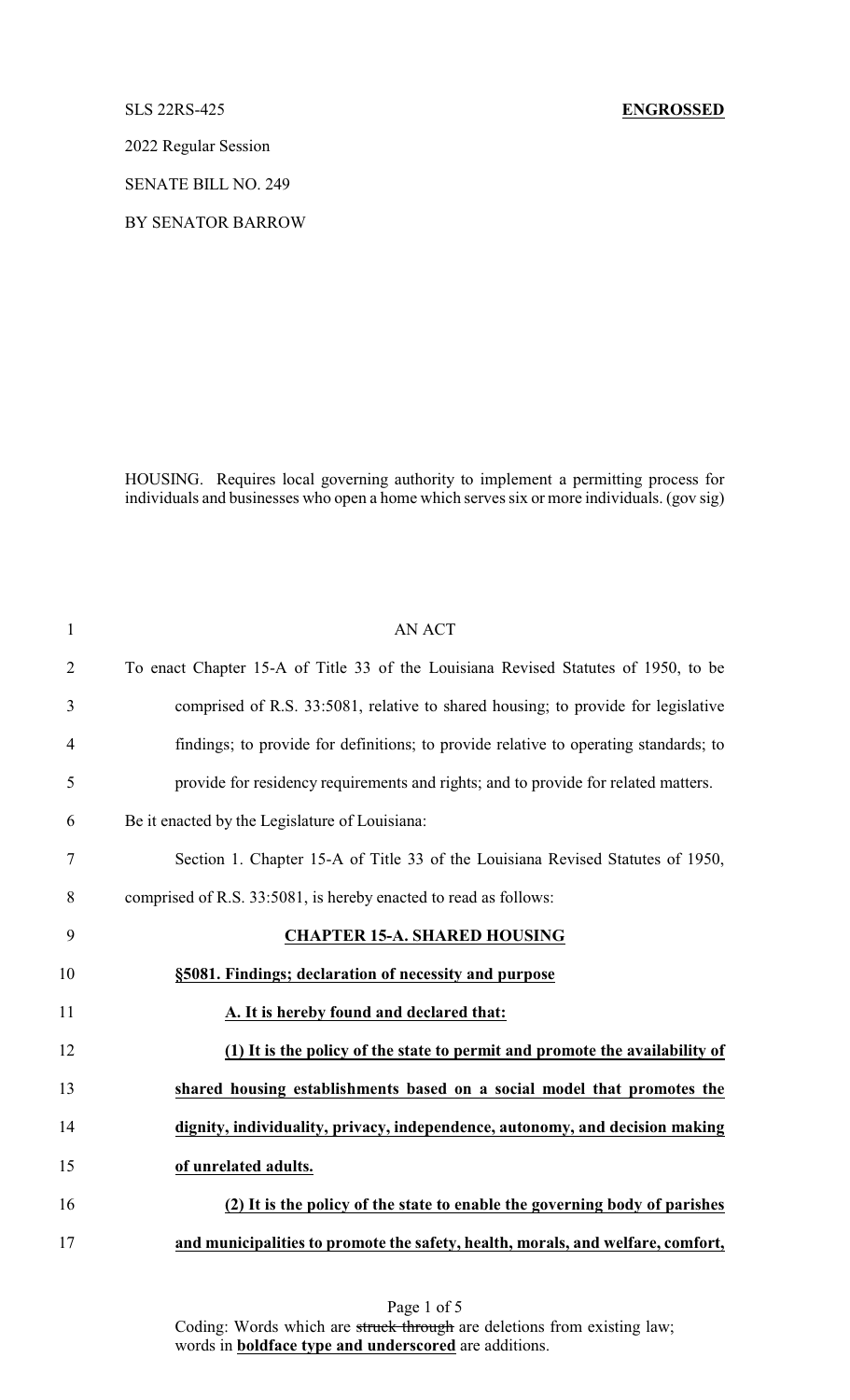| $\mathbf{1}$   | and security of the people of the state through the provision of adequate, safe,  |
|----------------|-----------------------------------------------------------------------------------|
| $\overline{2}$ | and sanitary accommodations and facilities incidental or appurtenant thereto,     |
| 3              | for persons residing in shared housing establishment in this state.               |
| 4              | (3) It is the policy of the state to promote a vigorous and growing               |
| 5              | economy, to prevent economic stagnation, and to encourage the creation of new     |
| 6              | job opportunities, to increase revenues to the state and to its parishes and      |
| $\tau$         | municipalities, and to achieve stable and diversified local economies. In         |
| 8              | furtherance of these goals, it is the policy of the state to enable the governing |
| 9              | authority of parishes and municipalities to assure shared housing                 |
| 10             | establishments shall be operated in a manner that provides the least restrictive  |
| 11             | and most homelike environment and that promotes independence, autonomy,           |
| 12             | individuality, and dignity.                                                       |
| 13             | (4) It is not the intent of the state that shared housing establishments be       |
| 14             | used as halfway houses for alcohol and substance abusers.                         |
| 15             | B. For purposes of this Chapter the following terms shall have the                |
| 16             | following meanings unless the context clearly indicates otherwise:                |
| 17             | (1) "Activities of daily living" means eating, dressing, bathing, toileting,      |
| 18             | and personal hygiene.                                                             |
| 19             | (2) "Severe mental illness" means a condition that is characterized by            |
| 20             | the presence of a major mental disorder as classified in the Diagnostic and       |
| 21             | <b>Statistical Manual of Mental Disorders.</b>                                    |
| 22             | (3) "Shared housing establishment" means a privately operated                     |
| 23             | free-standing home, residence, or any other place where sleeping                  |
| 24             | accommodations are provided for at least six unrelated adults.                    |
| 25             | C. The minimum operating standards for shared housing establishments              |
| 26             | shall include but not be limited to:                                              |
| 27             | (1) Compliance with the residential board and care occupancies chapter            |
| 28             | of the National Fire Protection Association's Life Safety Code, local and state   |
| 29             | building codes for the building type, and accessibility standards of the          |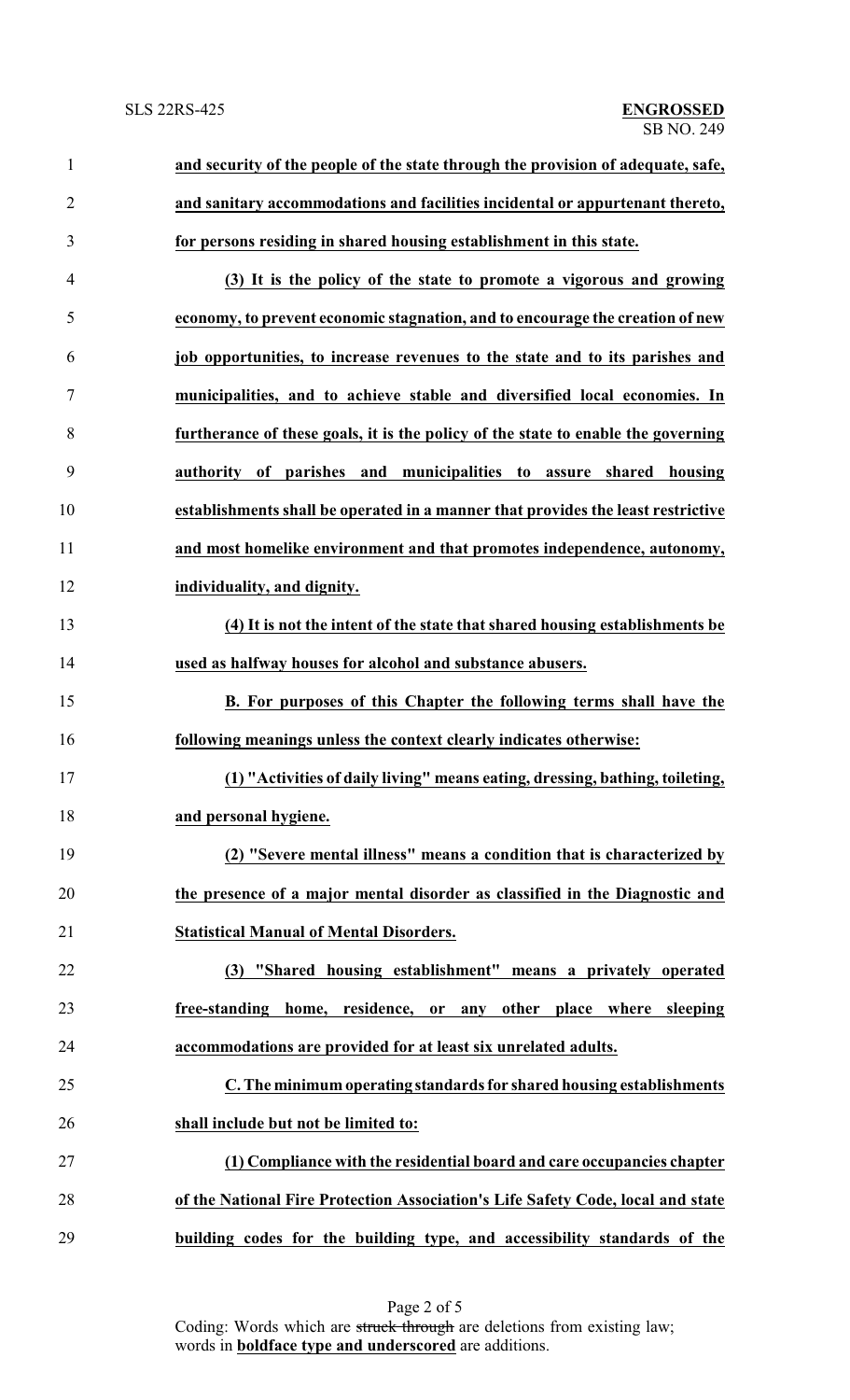| $\mathbf{1}$   | <b>Americans with Disabilities Act.</b>                                           |
|----------------|-----------------------------------------------------------------------------------|
| $\overline{2}$ | (2) All sanitary conditions within the establishment and its surroundings,        |
| 3              | including water supply, sewage disposal, food handling, infection control, and    |
| 4              | general hygiene, which shall ensure the health and comfort of residents.          |
| 5              | D.(1) Each owner of the shared housing establishment shall furnish the            |
| 6              | following information with the local governing authority's department that is     |
| 7              | responsible for enforcing building codes:                                         |
| 8              | (a) The owner's name, address, and telephone number, or the name,                 |
| 9              | address, and telephone number of the owner's agent; and                           |
| 10             | (b) The street address and unit number, as appropriate, for each shared           |
| 11             | housing that the owner owns, leases, or subleases.                                |
| 12             | $(2)(a)$ The information required under Paragraph $(D)(1)$ of this Section        |
| 13             | shall be furnished on a form provided by the department of the local governing    |
| 14             | authority responsible for enforcing building codes. The local governing           |
| 15             | authority is authorized to collect from an owner who files the form. The fee      |
| 16             | shall be set by ordinance and shall not exceed one hundred dollars per year.      |
| 17             | (b) Any owner who fails to register as required by this Section shall be          |
| 18             | assessed a fine in the amount of one hundred fifty dollars per week by the        |
| 19             | department of the local governing authority that is responsible for enforcing     |
| 20             | building codes. Prior to the assessment of the fine, the owner shall be given an  |
| 21             | opportunity to appear and be heard at a hearing to be held concerning the         |
| 22             | owner's failure to register. A written notice of the date, time, and place of the |
| 23             | hearing shall be mailed to the owner by certified mail, return receipt requested  |
| 24             | at least fifteen days prior to the scheduled hearing.                             |
| 25             | E. The following residency requirements shall be strictly enforced:               |
| 26             | (1) No individual shall be a resident or remain in residence if the shared        |
| 27             | housing establishment cannot provide or secure appropriate services, if the       |
| 28             | individual requires a level of service or type of service for which the shared    |
| 29             | housing establishment is not licensed or which the shared housing establishment   |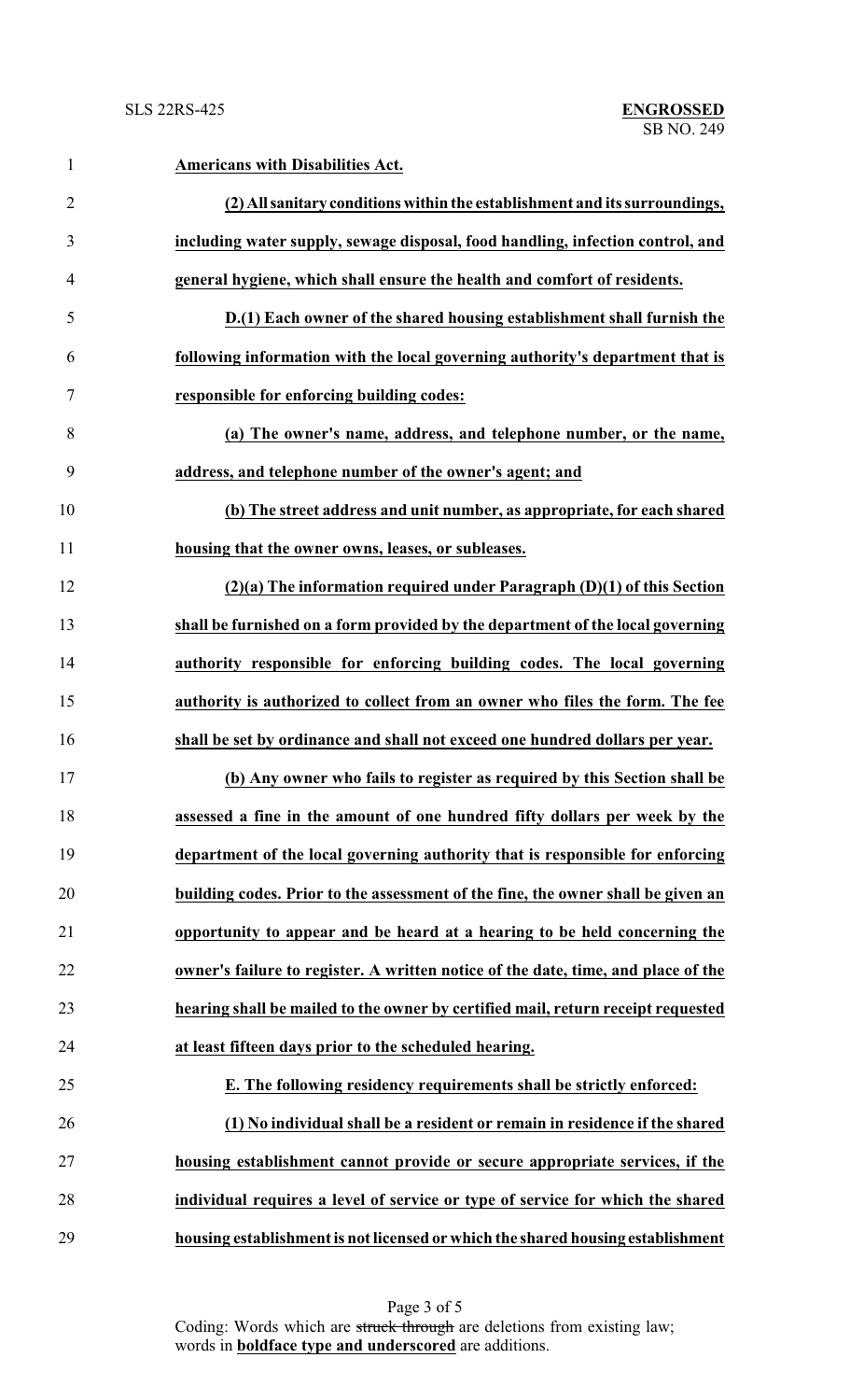| $\mathbf{1}$   | does not provide.                                                                             |
|----------------|-----------------------------------------------------------------------------------------------|
| $\overline{2}$ | (2) Only adults may be accepted for residency.                                                |
| 3              | (3) A person shall not be a resident in a shared housing establishment if:                    |
| 4              | (a) The person poses a serious threat to himself or to others.                                |
| 5              | (b) The person is not able to communicate his needs.                                          |
| 6              | (c) The person requires more than minimal assistance in moving to a safe                      |
| 7              | area in an emergency.                                                                         |
| 8              | (d) The person has severe mental illness.                                                     |
| 9              | F. No resident shall be deprived of any rights, benefits, or privileges                       |
| 10             | guaranteed by law, the Constitution of the United States, or the Louisiana                    |
| 11             | Constitution of 1974, solely on account of his status as a resident of a shared               |
| 12             | housing establishment, nor shall a resident forfeit any of the following rights:              |
| 13             | (1) The right to retain and use personal property and a place to store                        |
| 14             | personal items that is locked and secure.                                                     |
| 15             | (2) The right to respect bodily privacy and dignity at all times.                             |
| 16             | (3) The right to the free exercise of religion.                                               |
| 17             | (4) The right to privacy with regard to mail, phone calls, and visitors.                      |
| 18             | (5) The right to be free of retaliation for criticizing the shared housing                    |
| 19             | establishment or making complaints to appropriate authorities.                                |
| 20             | Section 2. This Act shall become effective upon signature by the governor or, if not          |
| 21             | signed by the governor, upon expiration of the time for bills to become law without signature |
| 22             | by the governor, as provided by Article III, Section 18 of the Constitution of Louisiana. If  |
| 23             | vetoed by the governor and subsequently approved by the legislature, this Act shall become    |
| 24             | effective on the day following such approval.                                                 |

The original instrument and the following digest, which constitutes no part of the legislative instrument, were prepared by James Benton.

| , ,<br>и<br>٦.,<br>U<br>ı |
|---------------------------|
|---------------------------|

SB 249 Engrossed 2022 Regular Session Barrow

Proposed law declares that the policy of the state is to permit and promote the availability of shared housing establishments based on a social model that promotes the dignity, individuality, privacy, independence, autonomy, and decision making of unrelated adults.

Page 4 of 5

Coding: Words which are struck through are deletions from existing law; words in **boldface type and underscored** are additions.